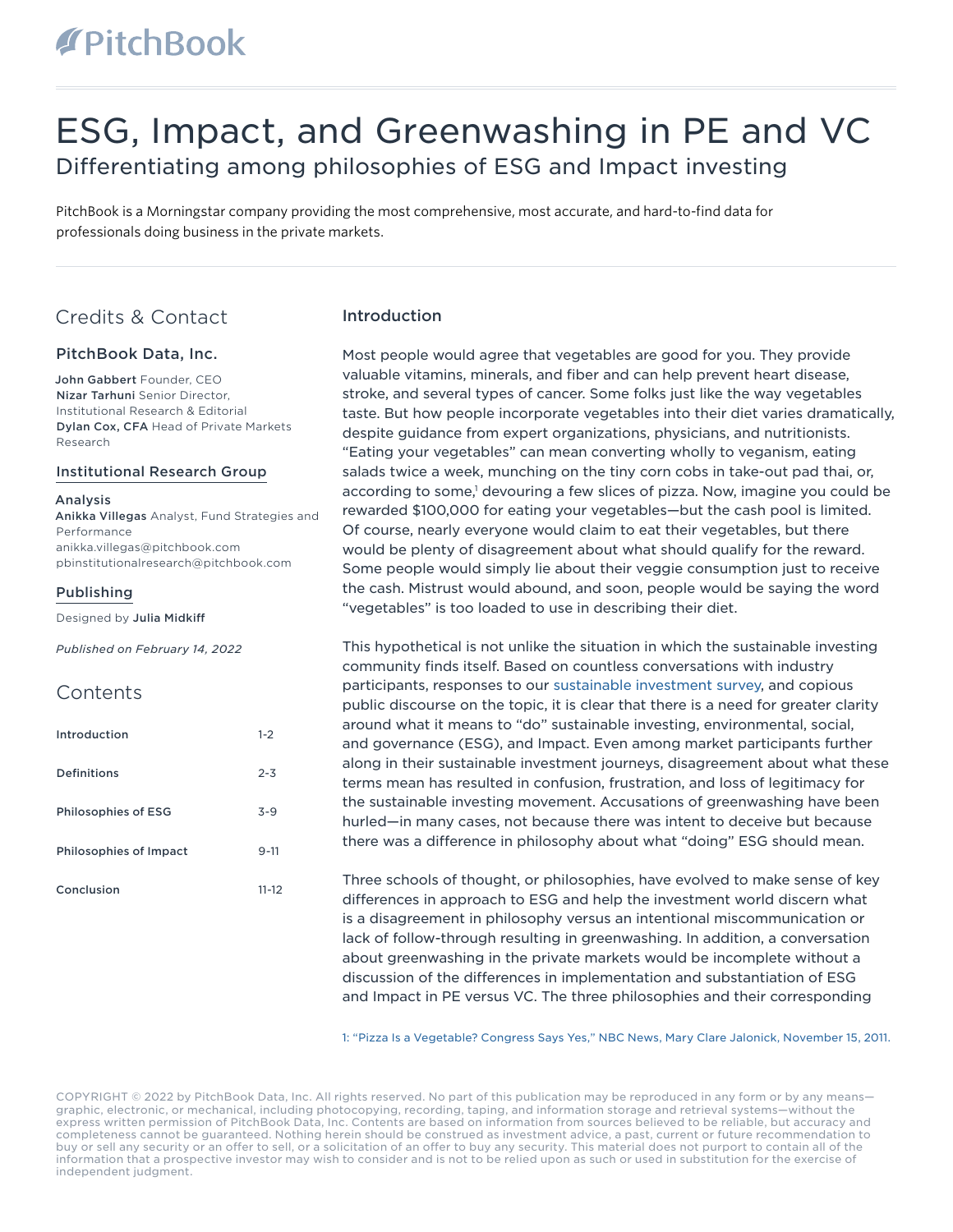implementation and substantiation guidance can be used to help align expectations around what sustainability-oriented programs should look like when investing in companies of various sizes, maturities, and operational complexity. Understanding the various philosophies of ESG and Impact and their implications can reduce confusion around why legitimate ESG and Impact programs can result in such different-looking portfolios. This discussion of ESG and Impact may be useful to investors trying to establish an ESG policy or Impact framework by helping them understand how they conceptualize ESG or Impact and offering suggestions for tools to meet the corresponding expectations.

It is worth noting there is no single "right" philosophy. All of them represent the points of view of investors seeking to advance the transition to a more sustainable economy. Further, while there may be some overlap, each point of view can take a different approach to sustainability issues, depending on the industries and types of companies involved. Some investors will only be interested in companies with well-managed ESG risks, while others will be more inspired to roll up their sleeves to make material improvements to companies with largely unmitigated risks. Thus, a distribution of investors across the philosophical spectrum allows for ESG advancement in all industries and at companies with varying levels of ESG sophistication.

#### **Definitions**

Sustainability: In the context of corporate sustainability, "sustainability" refers to the ability of an entity to consistently create and protect value over the long-term. For investors, that means less downside because risks are mitigated and a potential upside through capitalizing on relevant opportunities. In the context of social and environmental sustainability, "sustainability" refers to the support of human and ecological well-being, health, and vitality over time. $2$ To complicate matters, companies claiming to be focused on sustainability may mean the first, the second, or both definitions and often use them interchangeably. While many believe the meanings are inextricably connected, there are some who argue the first can exist without the second, which is part of the debate occurring across the industry. Uniting the two definitions, "sustainable investing" is the umbrella under which ESG and Impact fall, with ESG heavily associated with corporate sustainability and both ESG and Impact tied to social and environmental sustainability.

ESG: ESG refers to environmental, social, and governance risk factors and value creation opportunities. ESG-aligned investing is concerned with both inwardfacing and internal risks and opportunities and how they affect company performance. An ESG-oriented investor seeks to identify and mitigate material ESG risks and capitalize on value creation opportunities to improve returns. Every company experiences some degree of ESG risk exposure and value creation opportunity, regardless of how "clean" the company or industry may be. What differentiates weak, moderate, and strong ESG performance is how well the company has mitigated those risks and capitalized on ESG opportunities, as well as how it continues to do so. ESG comprises a vast variety of issues, including energy management, ecological impacts, data privacy and security, product quality and safety, labor practices, supply chain management, and business ethics.

*An ESG-oriented investor seeks to identify and mitigate material ESG risks and capitalize on value creation opportunities to improve returns.*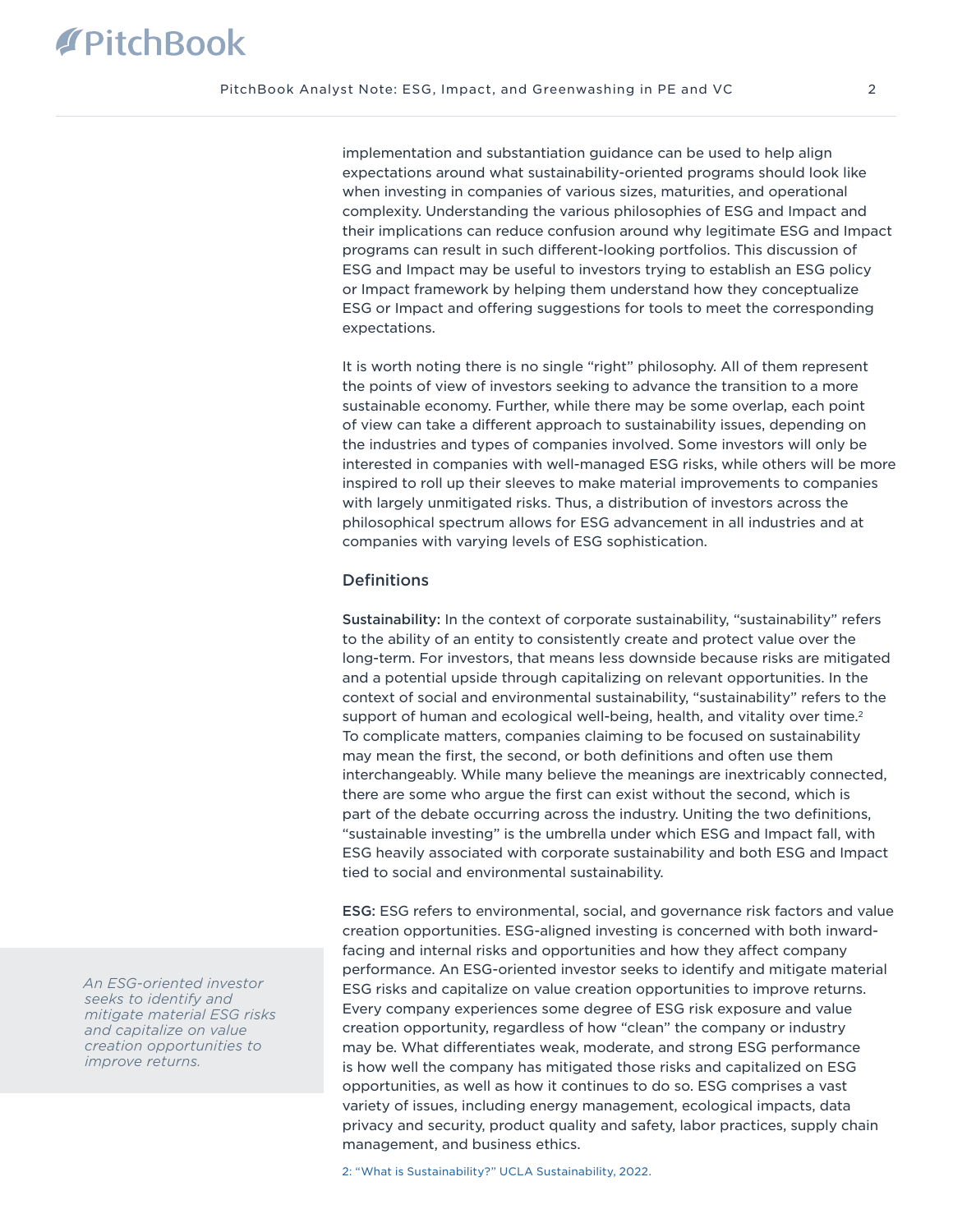Impact: Impact refers to the environmental and social influences a company has on the external world and is concerned with outward-facing effects on society. Impact investing seeks a [double bottom line](https://files.pitchbook.com/website/files/pdf/PitchBook_Q2_2020_Analyst_Note_The_Double_Bottom_Line_Private_Market_Impact_Investment.pdf) of positive financial returns and positive environmental or social returns. Impact investing may, for some investors, involve accepting concessionary returns, although many Impact investors feel it is completely within reason to target market returns. Impacts can fall into a multitude of categories, including improving access to quality education, clean energy, gender and racial equality, the sustainability of agriculture or food systems, and waste management.

Greenwashing: Generally, greenwashing refers to branding around or claiming to "do" sustainability, whether through ESG, Impact, or other means, but not following through on the efforts stated or implied by those claims. Given the multiple approaches to sustainability, ESG, and Impact, policing those claims can be quite difficult and often falls to the mercy of individual observers. As was suggested in the introduction, there is a need to shift the definition to avoid penalizing differences in philosophies, which are abundant, and instead use the term more properly to call out inconsistencies, inaccurate information, and failure to follow through on sustainability commitments.

#### Philosophies of ESG

It may be helpful to break down the spectrum of ESG perspectives into three philosophies—purist, pragmatist, and pluralist—so as to clarify and simplify the major differences and their implications for implementation and substantiation. Key differences among the philosophies lie in 1) risk tolerance to unmanageable ESG risk from broad industry sustainability (that is, willingness to invest in companies in high-risk industries such as oil, coal, and gas or medium-risk industries such as food product manufacturing and textile production), 2) willingness to invest in companies with moderate or high levels of unmanaged manageable ESG risk (that is, companies that could be mitigating ESG risks but are not) and 3) accepted manageable risk profile at exit (that is, the threshold for what qualifies as having "done" ESG). $3$ 

#### Accepted risk levels and required risk mitigation by philosophy



Key: A green dot signifies low levels of risk; a yellow dot, moderate levels; and a red dot, high levels.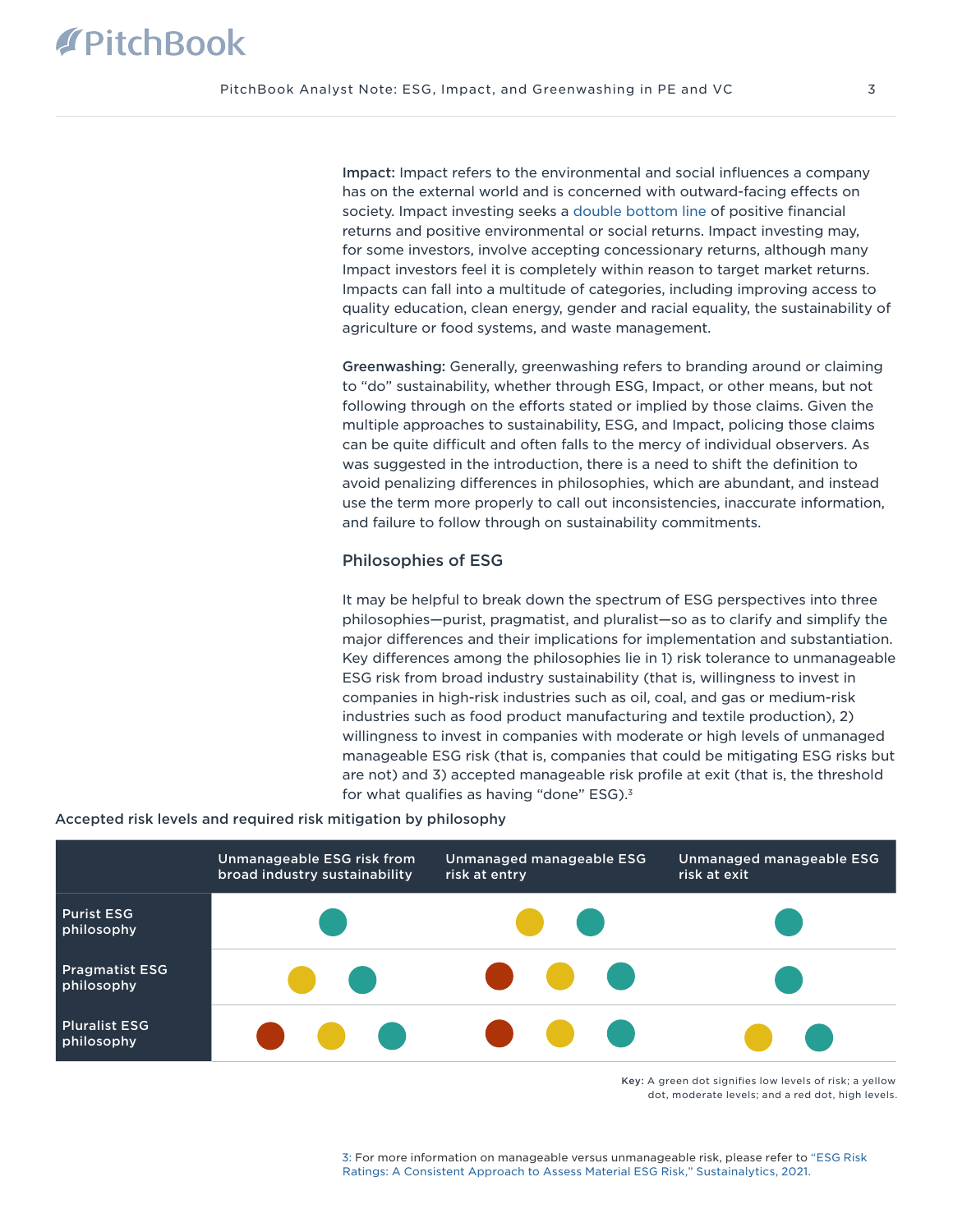# **PitchBook**

|                                  | <b>Pre-acquisition required</b><br>effort level | <b>Holding period required</b><br>effort level | Potential for added exit value |
|----------------------------------|-------------------------------------------------|------------------------------------------------|--------------------------------|
| <b>Purist ESG philosophy</b>     | High                                            | Low                                            | Low to Moderate                |
| <b>Pragmatist ESG philosophy</b> | Moderate                                        | Low to High                                    | Low to High                    |
| <b>Pluralist ESG philosophy</b>  | Low                                             | Low to High                                    | Low to High                    |

#### ESG effort required during investment process and potential value-add by philosophy

#### *The purist ESG philosophy*

Vegans are the purists of the dietary world. They demand food that has a very low risk of containing meat, fish, or dairy products. Like vegans, ESG purists want an investment diet that has low levels of risk—specifically, low levels of unmanageable risk due to broad industry sustainability and low-tomoderate levels of unmanaged manageable ESG risk. Put plainly, this means that ESG purists invest only in companies operating in green industries, such as alternative energy, sustainable agriculture, and healthcare technology, foregoing investments in companies in industries that are not green and aren't at least moderately well-performing with respect to each of the E, S, and G areas. They also believe that investors' priority should be to maintain or improve ESG performance during the holding period. Because ESG purists' investment diet consists of companies that are already clean, there is less opportunity for their portfolios to experience the benefits that come from substantial ESG improvements. This philosophy, at times, seems to combine ESG and Impact, as it is focused on the idea that capital should not be allocated to companies that do not contribute to a sustainable future through their operations and products or services. This is the most restrictive of the philosophies of ESG, and its proponents are the most likely to look at the other approaches and claim greenwashing.

Implementation and substantiation in PE: Implementation of ESG under this philosophy is the most burdensome during the pre-investment due diligence stage for PE, as practitioners require investment in already wellperforming companies with respect to ESG, and PE target companies tend to be organizationally more mature, slightly larger, and have more complex operations. Because of this, investors will need to ensure they have a strong understanding of the ESG risks derived from the industry in which the company operates and engage in thorough due diligence surrounding the company's manageable ESG risk exposure and mitigation practices. If they do not, they may end up investing in a company that does not meet their high ESG performance standards. Investors subscribing to this philosophy and implementing it in PE will have the most to gain from harnessing ESG scores or ratings should they become widely available for private companies, as they will aid in screening out undesirable entities during the early stages of diligence. In addition, PE purists closely monitor biannual or annual ESG metrics reports to ensure performance is maintained and any planned improvements are pacing appropriately to meet deadlines.

*Because ESG purists' investment diet consists of companies that are already clean, there is less opportunity for their portfolios to experience the benefits that come from substantial ESG improvements.*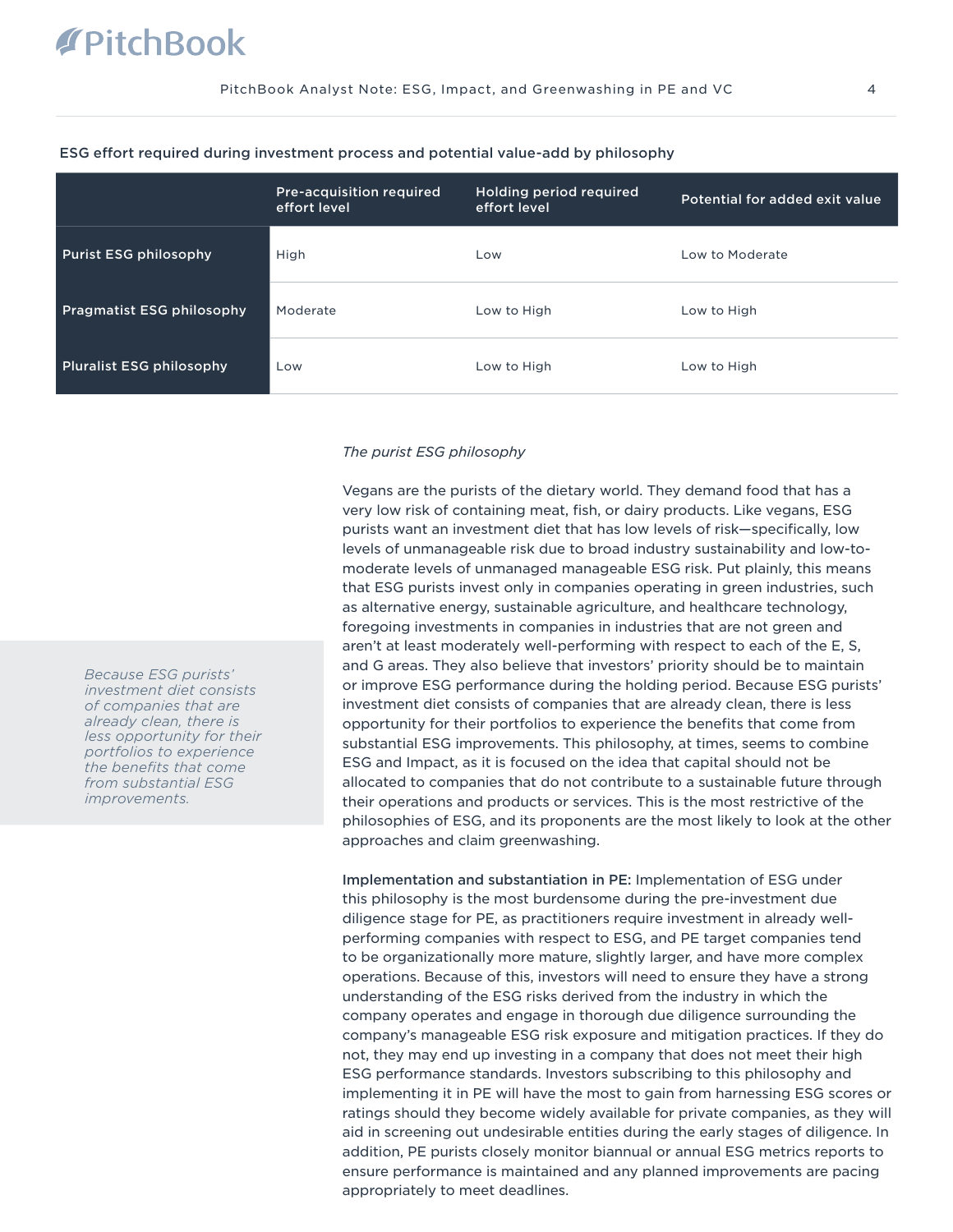Implementation and substantiation in VC: As VC target companies tend to be smaller, less organizationally mature, and have fewer complex operations, the burdens associated with evaluating ESG risk profile at entry are lower than in PE. However, purists still seek green companies that have shown some attention to ESG issues or other sustainability themes through policies and procedures or through product or service development. Screening for any ESG red flags, which at that stage typically center on poor governance practices, is appropriate for companies with this level of organizational maturity. Further, purists will expect their VC target companies to have or develop a plan for addressing how ESG risks change as the company's operations scale up. During the holding period, policies and procedures related to ESG improvements may be implemented proactively (that is, before they are made necessary by the company's risk profile) to ramp up in preparation for an IPO or period of rapid growth. While some might feel that young companies should not be burdened with ESG-related policies, this can be a judicious use of resources, as there are some ESG policies and procedures that are easier to implement when a company is small compared to the burden of retrofitting or correcting policies at a more mature organization.

What purists call greenwashing: ESG purists would opine that any of the following qualifies as greenwashing if one claims to engage in ESG: investing in companies in socially or environmentally harmful industries, investing in companies that do not contribute to sustainability, investing in companies that are not mid- to well-performing with respect to each of the ESG areas, investing in companies that cannot validate their sustainability, failing to improve a company with ESG deficiencies, and any ESG performance deterioration in a portfolio company. In many cases, greenwashing accusations from purists are likely to be false positives, where the accused ESG approach simply aligns with a different philosophy and is in fact transparent about its intentions and execution. It may only seem misleading if the purist assumes that the only portfolio that should arise from an ESG approach is a pure one.

|                          | Pre-acquisition                                                                                            | <b>Holding period</b>                                                                                                                                                                                                                                                                                                         | At exit                                                                                                                                                                                           |
|--------------------------|------------------------------------------------------------------------------------------------------------|-------------------------------------------------------------------------------------------------------------------------------------------------------------------------------------------------------------------------------------------------------------------------------------------------------------------------------|---------------------------------------------------------------------------------------------------------------------------------------------------------------------------------------------------|
| <b>Private</b><br>equity | Intensive ESG due diligence<br>focused on industry-level risks<br>and company-level risk and<br>mitigation | Potential light ESG gap assessment and light ESG<br>improvement program<br>Biannual or annual monitoring to ensure ESG performance<br>is maintained and light improvements made                                                                                                                                               | None                                                                                                                                                                                              |
| Venture<br>capital       | Moderate ESG due diligence<br>focused on industry-level risks<br>and company-level risk and<br>mitigation  | Moderate-intensity ESG gap assessment with forward-<br>looking analysis concerned with risks at scale, light-to-<br>moderate ESG improvement program to address current<br>or anticipated risks<br>Quarterly or biannual monitoring to ensure ESG<br>performance is maintained and light-to-moderate<br>improvements are made | Potential light ESG<br>assessment at exit to evaluate<br>company's current risk<br>exposure, mitigation, and<br>posture to address future<br>risks, especially if IPO is<br>anticipated post-exit |

#### Purist ESG activity by investment phase for PE vs VC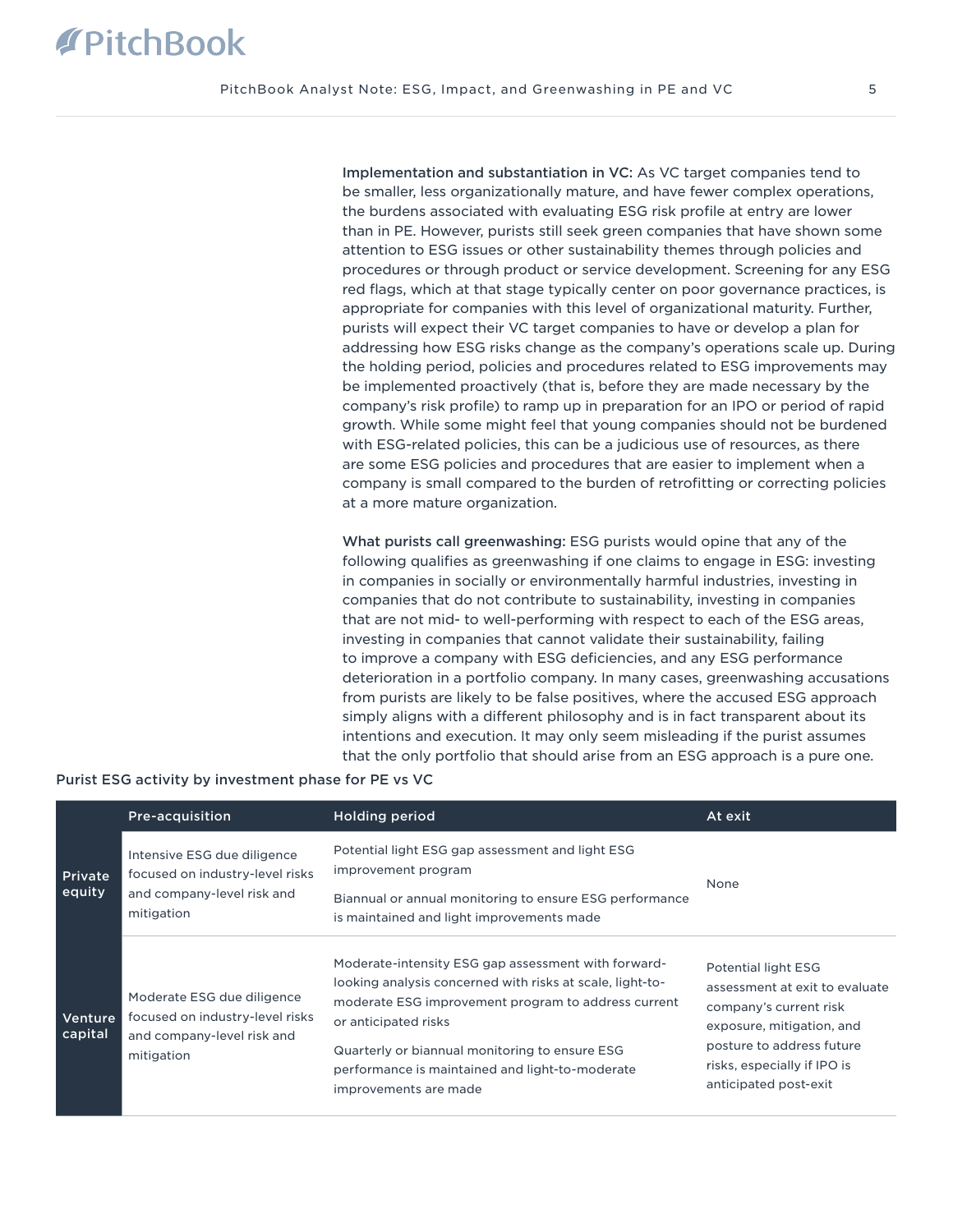#### *The pragmatist ESG philosophy*

Salad eaters are pragmatic. They know they need vegetables in their diet to minimize the risk of heart disease, stroke, cancer, and a host of other health problems. However, salad eaters, like many people, may also enjoy eating meat. So, they commit to reducing their health risks by eating salad twice a week, but they may also try to make their meat-based dishes healthier by using smaller portions of meat, leaner cuts, and more fish and poultry. ESG pragmatists are the salad eaters of the ESG investment spectrum: They invest in companies with low-to-moderate unmanageable ESG risk due to broad industry sustainability and any level of unmanaged manageable risk at entry. These would include companies in industries such as food product manufacturing and textile production, which neither inherently harm nor contribute to a more sustainable economy. Pragmatists may invest in companies with sterling ESG records, but their investment diet might also include companies with high levels of unmanaged manageable ESG risks. Pragmatists recognize the value that can be created by vastly improving ESG performance at higher-risk companies. Investors that subscribe to this philosophy and invest in companies that have ESG red flags (such as excessive litigation around discrimination and harassment or substantial and repeated violations from OSHA over many years) aim to materially improve ESG performance during the holding period. Achieving an acceptable risk profile at exit is core to this philosophy, likely motivated in part by ethics but largely by profit, as companies with better risk profiles can be sold for higher valuations.

Implementation and substantiation in PE: Implementation of this ESG philosophy in PE creates a fairly even distribution of effort across the preinvestment process, holding period, and exit process. Prior to acquisition, the investor will need to gain an understanding of ESG risks derived from the industry in which the company operates versus the company's individual operations. The investor may choose to engage in an in-depth ESG gap assessment with implementation recommendations to identify and execute on opportunities for improvement where there are material risks. This can occur either during pre-investment due diligence or post acquisition. During the holding period, quarterly or biannual monitoring of progress is important for these investments, where comprehensive programs across ESG issue areas may need to be established or heavily modified and then rolled out. Documentation of all ESG improvements made to the company during the holding period and/or use of an exit assessment are the final stage in the process, as they substantiate follow-through on the established performance improvement goals.

Implementation and substantiation in VC: For the same reasons as mentioned in the purist philosophy, implementation and substantiation of ESG in VC is a lesser lift compared to PE under a pragmatist philosophy. Pre-investment due diligence on the ESG risks derived from broad industry sustainability, slightly less-intensive pre- or post-acquisition identification of manageable risk mitigation gaps and opportunities, and evaluation of how scale will influence sustainability and ESG are all appropriate. So, too, are proactive implementation of ESG-related policies and procedures and quarterly

*Pragmatists may invest in companies with sterling ESG records, but their investment diet might also include companies with high levels of unmanaged manageable ESG risks. Pragmatists recognize the value that can be created by vastly improving ESG performance at higher-risk companies.*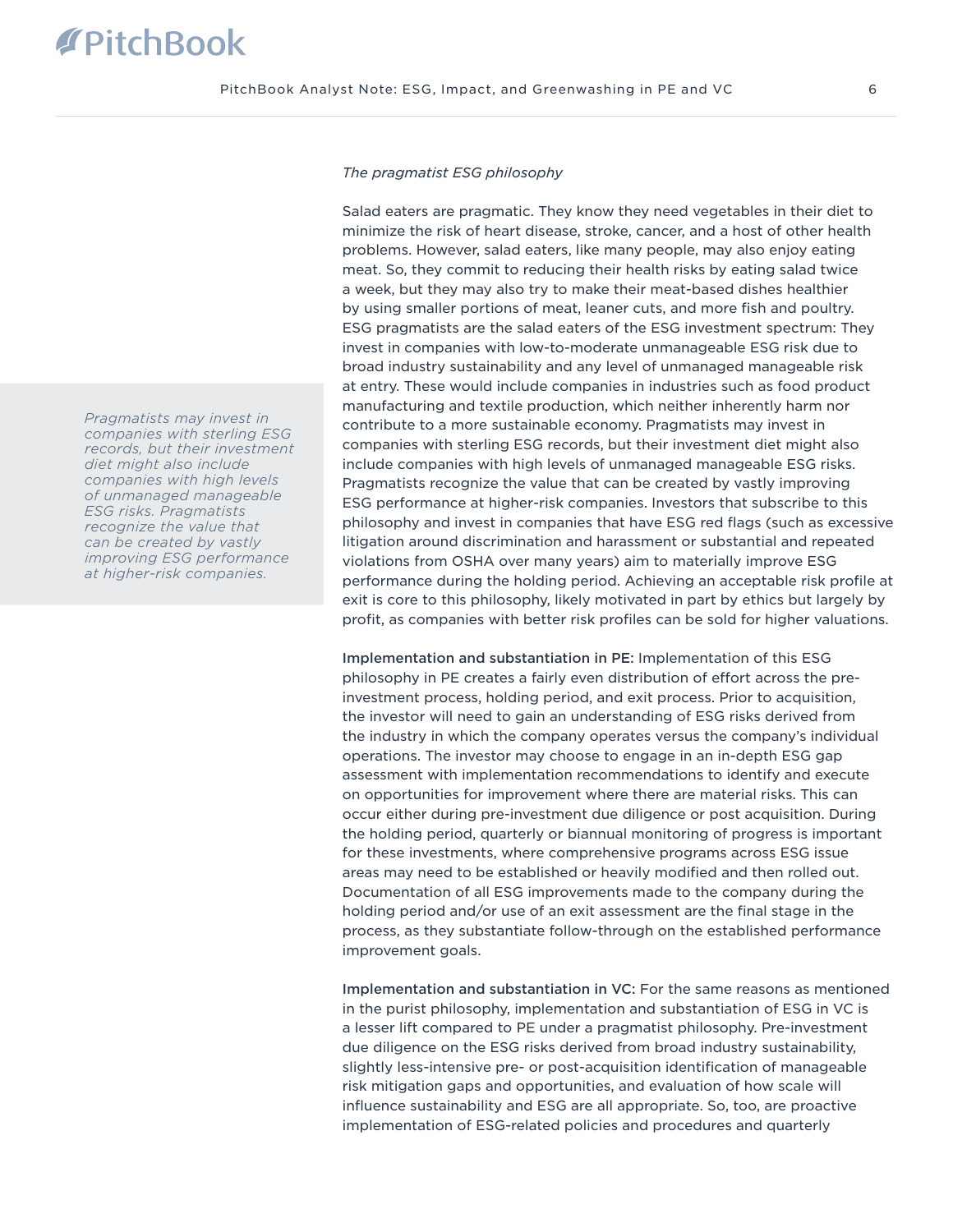monitoring, although claims of greenwashing are less likely to arise in VC, as companies operate with fewer expectations due to smaller size, lack of maturity, and fewer consumer touchpoints.

What pragmatists call greenwashing: ESG pragmatists believe that claiming to engage in ESG and then investing in companies with high levels of unmanageable ESG risk derived from industry sustainability or failing to bring manageable risk to a low level during the holding period qualify as greenwashing. While this may appear to provide only a few areas vulnerable to greenwashing accusations, it is a difficult task to invest in ESG underperforming companies and improve their risk profiles and management capacity. Often, swift action is required after the acquisition of high-risk companies to ensure that previous mismanagement does not belie a lack of execution on ESG promises by recent investors. Use of short-, medium-, and long-term agendas is especially helpful in avoiding this outcome.

#### Pragmatist ESG activity by investment phase for PE vs VC

|                    | <b>Pre-acquisition</b>                                                                                                                         | <b>Holding period</b>                                                                                                                                                                                                                                                                                                                                                                                                   | At exit                                                                                                                                                                                        |
|--------------------|------------------------------------------------------------------------------------------------------------------------------------------------|-------------------------------------------------------------------------------------------------------------------------------------------------------------------------------------------------------------------------------------------------------------------------------------------------------------------------------------------------------------------------------------------------------------------------|------------------------------------------------------------------------------------------------------------------------------------------------------------------------------------------------|
| Private<br>equity  | Moderate ESG due diligence<br>focused on industry-level risks,<br>assessment of company-level<br>risks, and mitigation if desired              | Intensive ESG gap assessment, especially if no diligence on<br>company-level risk and mitigation conducted<br>Intensive ESG improvement program where high risk detected,<br>moderate where moderate risk detected, light where light risk<br>detected<br>Quarterly or biannual monitoring to ensure intensive,<br>moderate, or light improvements are made                                                             | Moderate-to-intensive<br>ESG assessment at exit<br>depending on risk level<br>at entry                                                                                                         |
| Venture<br>capital | Moderate-to-light ESG due<br>diligence focused on industry-<br>level risks, assessment of<br>company-level risks, and<br>mitigation if desired | Moderate-intensity ESG gap assessment with forward-looking<br>analysis concerned with risks at scale, especially if no diligence<br>on company-level risk and mitigation conducted<br>Intensive ESG improvement program where high risk detected,<br>moderate where moderate risk detected, light where light risk<br>detected<br>Quarterly monitoring to ensure intensive, moderate, or light<br>improvements are made | Light-to-moderate ESG<br>assessment to evaluate<br>company's current risk<br>exposure, mitigation,<br>and posture to address<br>future risks, especially<br>if IPO is anticipated<br>post-exit |

#### *The pluralist ESG philosophy*

The pluralists of the dietary world are willing to eat plenty of foods that carry a high level of risk to their health but try to improve them by adding just a dab of something healthy—such as the tiny corn cobs in takeout pad thai or mushroom and green pepper on a slice of deep-dish pizza. Likewise, the ESG pluralists' investment diet is high-risk. ESG pluralists believe investing in companies with high levels of unmanageable ESG risks from operating in socially or environmentally harmful industries such as oil, coal, and gas or tobacco product manufacturing can still qualify as ESG investments as long as some ESG improvements are part of the GP's investment diet. For example, an investment in a coal-fired power plant, which is environmentally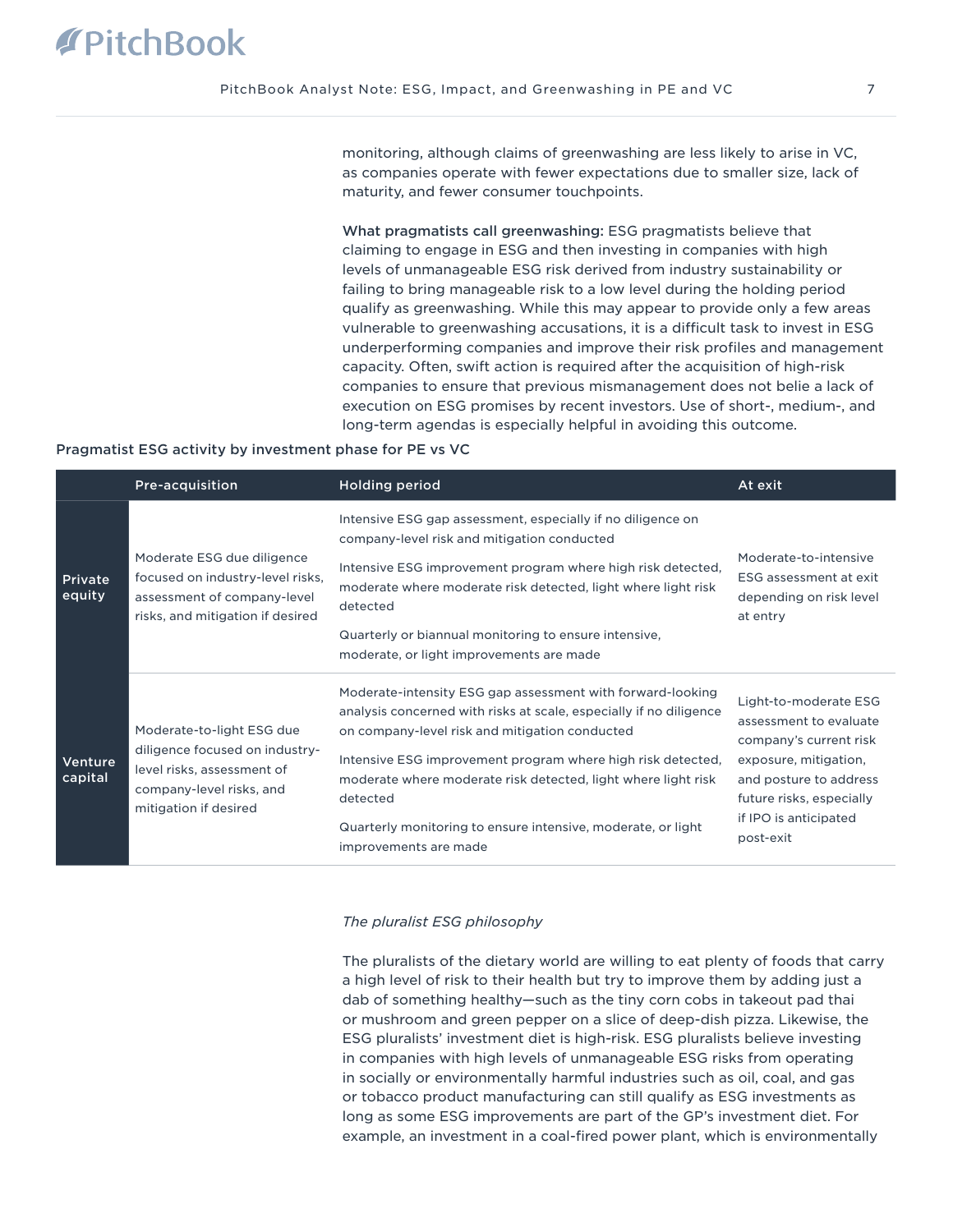## **PitchBook**

*While an investment's overall risk profile may still be high at exit due to unmanageable ESG risks from industry exposure, pluralists aim to sufficiently mitigate manageable risks to bring them to a moderate level.* 

harmful, may still be considered an ESG-aligned investment if labor conditions and board diversity are improved during the holding period. It is termed pluralism as it permits a company's harmful operations, products, or services to coexist under the ESG umbrella with the benefits of related or unrelated ESG advancements. While an investment's overall risk profile may still be high at exit due to unmanageable ESG risks from industry exposure, pluralists aim to sufficiently mitigate manageable risks to bring them to a moderate level. Of the three philosophies, ESG pluralists are most frequently the targets of greenwashing claims, as many find the idea of sustainable investing in high-ESG-risk companies and socially or environmentally harmful industries paradoxical.

Implementation and substantiation in PE: This philosophy of ESG is the most flexible and thus the most open to interpretation and varied execution by its proponents. While it may still be applied and of use, the philosophy does not necessitate substantial pre-investment due diligence, as it accepts companies with high levels of manageable and unmanageable ESG risk. Advocates of this philosophy may still use pre-investment or post-acquisition ESG risk and value creation assessments to target potential improvements or opportunities, especially for companies with high levels of risk. Similar to the pragmatist philosophy, monitoring, documentation of ESG-related enhancements, and/or use of an exit assessment may all be valuable in achieving and proving value was added in this arena, with use or intensity of those activities heavily linked to risk level at entry.

Implementation and substantiation in VC: It is unlikely that a large proportion of VC falls into the "high level of unmanageable risk due to industry sustainability" category, as many of the industries considered high-risk are dominated by fewer, larger, and more mature entities, such as BP, Exxon Mobil, and Shell in the oil industry or British American Tobacco, Philip Morris, and Imperial Brands in tobacco. Nonetheless, there are exceptions to this trend, and there may still be VC investors that subscribe to the pluralist philosophy of ESG. Because less is required in terms of diligence, monitoring, and organizational maturity to implement ESG in VC compared to PE under the pluralist view, the flexibility in this philosophy means not much is mandated in terms of implementation and substantiation beyond some analysis and documentation of risk management gaps and mitigation of manageable ESG red flags.

What pluralists call greenwashing: To an ESG pluralist, greenwashing occurs where investors claim to engage in ESG but take no action to improve the company's ESG profile during the holding period and where manageable risk is not reduced to a moderate level. Some may consider failure to materially move the needle on mitigation of all manageable ESG risks greenwashing, although even this could be controversial. To combat perceptions of greenwashing under this philosophy, it is especially important to keep policies at the ready, describing what ESG means to the investor, how materiality is defined, and what steps have been taken to meet established sustainability goals. Consistency and transparency are key to minimizing these accusations (to the extent possible) for the ESG pluralist.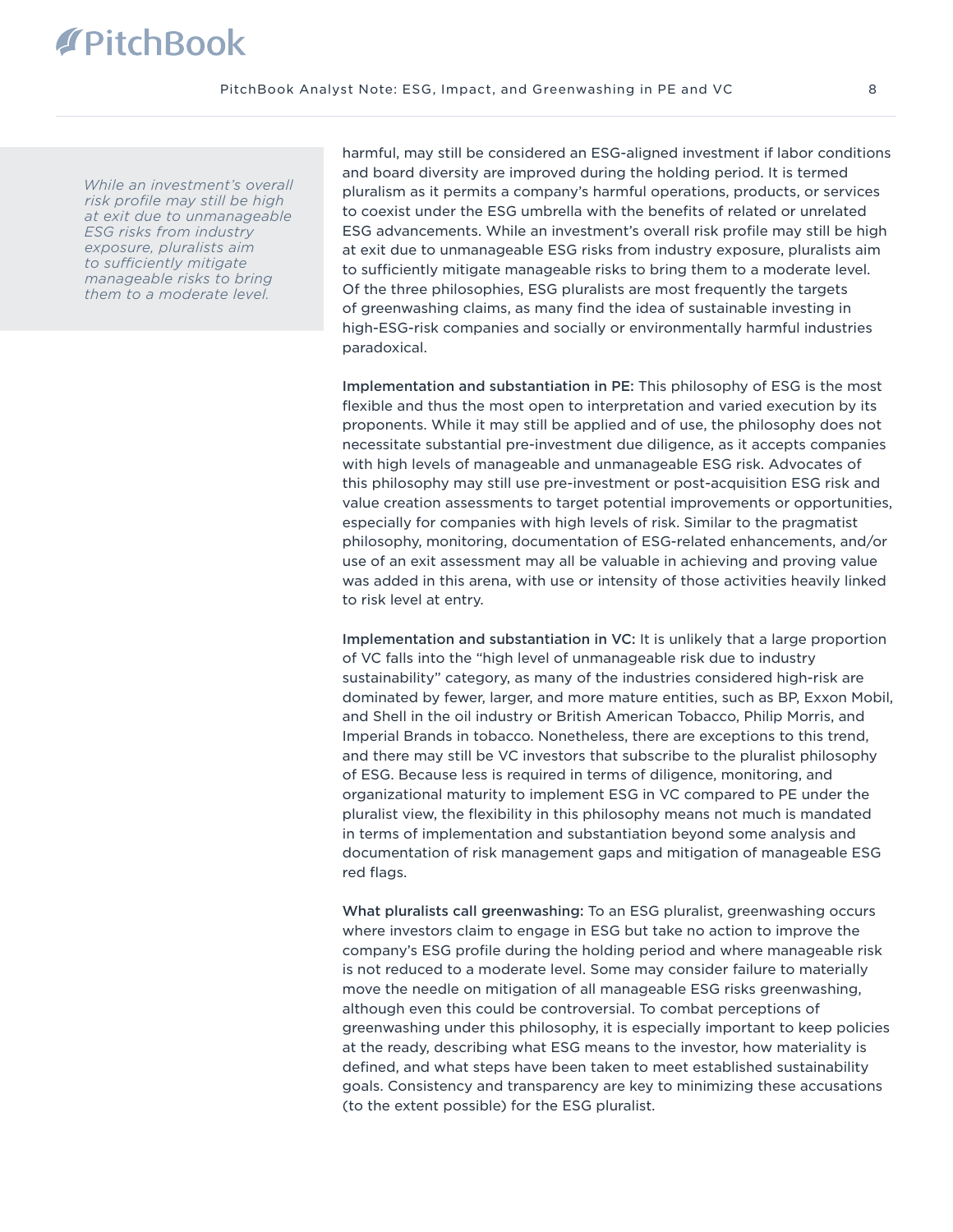#### Pluralist ESG activity by investment phase for PE vs VC

|                    | Pre-acquisition                                                                                                                                                | <b>Holding period</b>                                                                                                                                                                                                                                                                                                                                                                                                                                                                                       | At exit                                                                                                                                                                                                      |
|--------------------|----------------------------------------------------------------------------------------------------------------------------------------------------------------|-------------------------------------------------------------------------------------------------------------------------------------------------------------------------------------------------------------------------------------------------------------------------------------------------------------------------------------------------------------------------------------------------------------------------------------------------------------------------------------------------------------|--------------------------------------------------------------------------------------------------------------------------------------------------------------------------------------------------------------|
| Private<br>equity  | Potential light-to-<br>intensive ESG due<br>diligence focused<br>on industry-level<br>risks, assessment of<br>company-level risks and<br>mitigation if desired | Moderate-to-intensive ESG gap assessment, especially if no<br>diligence on company-level risk and mitigation conducted<br>Moderate-to-intensive ESG improvement program where high<br>unmanaged manageable risk detected, potential light-to-moderate<br>ESG improvement program where moderate or light risk detected<br>Potential quarterly, biannual, or annual monitoring to ensure<br>intensive, moderate, or light improvements are made                                                              | Potential light-<br>to-moderate ESG<br>assessment at exit if<br>desired                                                                                                                                      |
| Venture<br>capital | Potential light-to-<br>moderate ESG due<br>diligence focused<br>on industry-level<br>risks, assessment of<br>company-level risks and<br>mitigation if desired  | Light-to-moderate-intensity ESG gap assessment with forward-<br>looking analysis concerned with risks at scale, especially if no<br>diligence on company-level risk and mitigation conducted<br>Moderate-to-intensive ESG improvement program where high<br>unmanaged manageable risk detected, potential light-to-moderate<br>ESG improvement program where moderate or light risk detected<br>Potential quarterly or biannual monitoring to ensure intensive,<br>moderate, or light improvements are made | Potential light-<br>to-moderate ESG<br>assessment to evaluate<br>company's current risk<br>exposure, mitigation,<br>and posture to address<br>future risks, especially<br>if IPO is anticipated<br>post-exit |

#### Philosophies of Impact

While most agree that Impact investing is an attempt to wed investment returns with positive social or environmental effects, the space is not immune to accusations or doubts about what a fund manager intends to deliver and how that compares with what is actually achieved. Although the term "greenwashing" is used less frequently with respect to Impact, it is used loosely here to cover the wide category of concerns in the industry that the investments being branded as Impact investments do not, in fact, qualify.

#### *Quantifiable impact is Impact*

Many of those most passionate about Impact investing subscribe to the view that measurement is a necessary component of an Impact investment program. This philosophy of Impact creates a higher burden of proof when it comes to establishing an investment or portfolio as Impact. Despite this insistence on measurement, it can be incredibly difficult to track the effect that a product or service has. Consider attempting to calculate how many students graduated elementary school because of a for-profit after-school program, how many residents remained in a gentrified neighborhood due to affordable housing programs, or how farming yields have increased because of a new agricultural product. Quantifiable Impact practitioners will frequently depend on models to estimate the effects of a company's products, services, and occasionally, operations. While some may dispute the methodology or validity of the models, this implementation of Impact is widely accepted as the best way to report on hard-to-capture effects.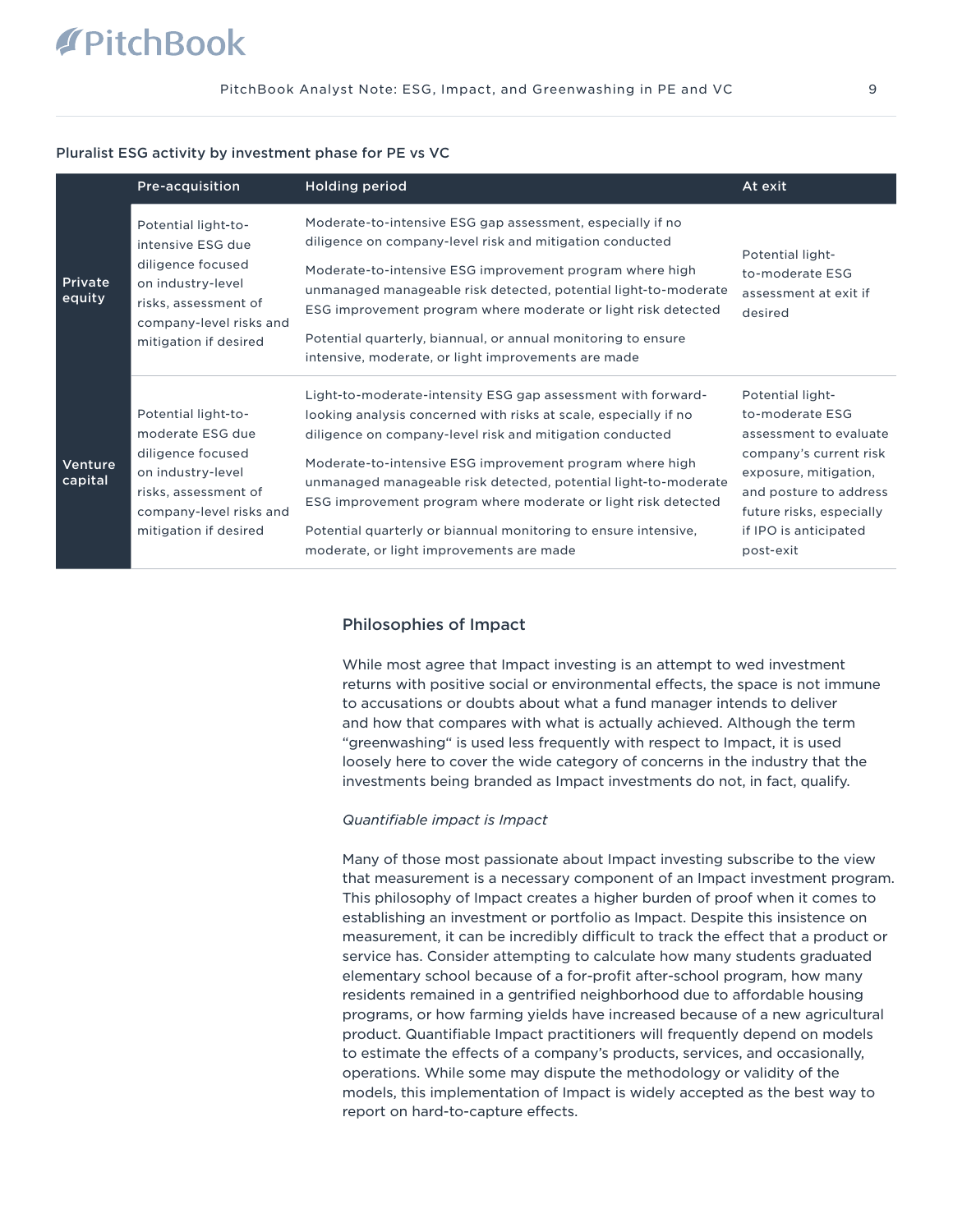Implementation and substantiation in PE: Even within this philosophy, there are differentiated methods of determining quantity and quality of Impact. In PE, models will typically work with existing, company-derived data based on operations and actualized Impacts. However, how comparisons are drawn using that information varies. For example, three plastic container recycling companies may all be asked to report on their Impact. While all will likely report the percentage of waste going to landfill using their service, one may compare this figure to standard waste disposal, another to traditional recycling methods, and the last to the most competitive industry peer. The baselines chosen for the model can influence how substantial an Impact seems, making it difficult to compare Impacts across companies or portfolios.

Implementation and substantiation in VC: Impact modeling can be more difficult in VC because technology is unproven and operations are less mature, making numerical Impact projections based on company data less reliable and significant assumptions necessary to discuss material levels of Impact. There are benefits to taking this approach early on, however, as companies or investors can use models to evaluate potential avenues of Impact and determine which are most compelling, in an evidence-based way, from a social or environmental standpoint. While the results of these assessments may not be determining factors in business decisions, they can provide earlier insight into the Impact potential of the company and help guide decision-making.

Greenwashing when quantifiable impact is Impact: This philosophy of Impact creates a black and white view of what constitutes greenwashing. Adherents feel that misreporting data, using a misleading model, or manipulating the model or data in order to produce more favorable numbers would all qualify as greenwashing. Transparency about what provided data means and documentation on how it was gathered and interpreted will help preclude most greenwashing claims from those aligned with this view.

#### *Any impact is Impact*

This philosophy of Impact holds that any positive social and environmental effects derived from company operations, products, or services qualify an entity as an Impact investment. These include effects that are nonquantifiable or at least not explicitly measured. For example, investments in genderand ethnic minority-founded businesses qualify as Impact investing under this definition, as there are positive societal outcomes associated with representation of gender and ethnic minorities in the executive teams of companies (that is, greater representation of diverse views leading to more robust decision-making, representation facilitating upward mobility for others in the minority groups, or positive outcomes of sharing economic benefits of ownership to diverse rather than homogeneous groups). This conception of Impact allows for more investment options than its counterpart, a benefit that makes it appealing to investors. This can be a double-edged sword, however, as Impact investing has, in some circles, struggled to gain acceptance among mainstream investors. Measuring outcomes can put more weight behind assertions that non-concessionary, or market-rate, returns can be a part of the double bottom line.

*Measuring outcomes can put more weight behind assertions that nonconcessionary, or market-rate, returns can be a part of the double bottom line.*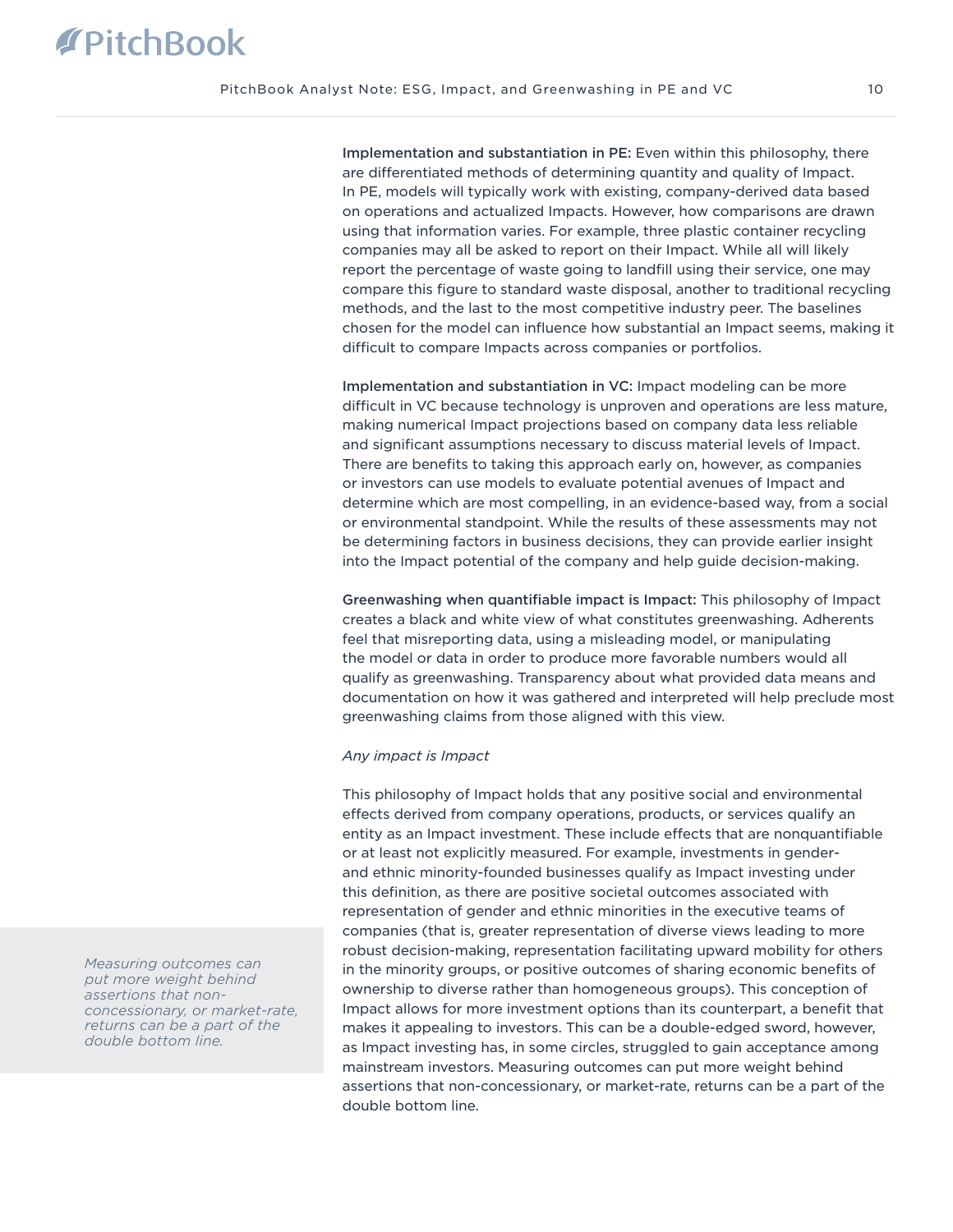Implementation and substantiation in PE: At more established companies such as those targeted by PE firms, there is a greater opportunity for actualizing positive Impact, even if non-quantifiable, due to the scale of operations. While investors can use models to quantify effects where possible, under this philosophy they also can provide qualitative or narrative historical explanations for companies' Impacts. Returning to the example of a gender or ethnic minority-founded enterprise, means of substantiation could include accounts of how founders have given back to their communities, consumer feedback around the benefits of buying from a company with this founder profile, or positive employee feedback related to a culture of inclusion created by these leaders.

Implementation and substantiation in VC: In some ways, not being tied to quantitative metrics lends this philosophy well to VC. Because Impact models for VC companies tend to be more theoretical (that is, based on potential effects operating under optimistic assumptions about the company's performance and reach), investing without the expectation of meeting certain numerical Impact targets later down the line reduces the risk of stakeholder disappointment. It also bears saying that VC is an area in which some of the more difficult-to-quantify Impacts experience higher visibility and magnitude as occurs with positive effects of ownership for female founders and founders of color. Having the freedom to use qualitative and narrative-based evidence of Impact opens up investment opportunities that would not be acceptable to those who insist upon quantifiable metrics.

Greenwashing when any impact is Impact: As this conception of Impact does not necessitate quantitative evidence, it is more susceptible to claims of greenwashing from quantifiable Impact proponents. Lack of quantification does create ambiguity around what type or magnitude of Impact investors may consider too insignificant to qualify. Perhaps an indoor plant nursery could be called an Impact investment—after all, some studies show indoor plants reduce stress and make people happier.<sup>4,5</sup> Fewer investors, though, would be likely to call a large online retailer an Impact investment if just 2% of its revenue comes from plant sales. Removing metrics from the discussion makes it even more difficult to predict what will count as Impact. While the water is murkier under this philosophy, misreporting of company activities and data or use of misleading branding around the effects of a company's operations, products, or services certainly qualify as greenwashing. Although some gray areas still exist, documentation of intentions, reasoning, follow-through, and results can close the gap between investor expectations and reality.

#### Conclusion

It is evident that while the sustainable investing landscape is rapidly gaining in adoption, the philosophies, methods, and outcomes of ESG and Impact investing can vary widely. Each philosophy has advocates and skeptics, and it is unlikely that investors will ever fully coalesce around one to the exclusion of

[4: "Why We Need More Nature at Work: Effects of Natural Elements and Sunlight on Employee](https://www.ncbi.nlm.nih.gov/pmc/articles/PMC4877070/)  [Mental Health and Work Attitudes," Plos One, Mihyang An et al., Published online May 23, 20167.](https://www.ncbi.nlm.nih.gov/pmc/articles/PMC4877070/) [5: "Interaction with Indoor Plants May Reduce Psychological and Physiological Stress by](https://www.ncbi.nlm.nih.gov/pmc/articles/PMC4419447/)  [Suppressing Autonomic Nervous System Activity in Young Adults: A Randomized Crossover](https://www.ncbi.nlm.nih.gov/pmc/articles/PMC4419447/)  [Study," Journal of Physiological Anthropology, Min-sun Lee et al., published online April 28, 2015.](https://www.ncbi.nlm.nih.gov/pmc/articles/PMC4419447/)